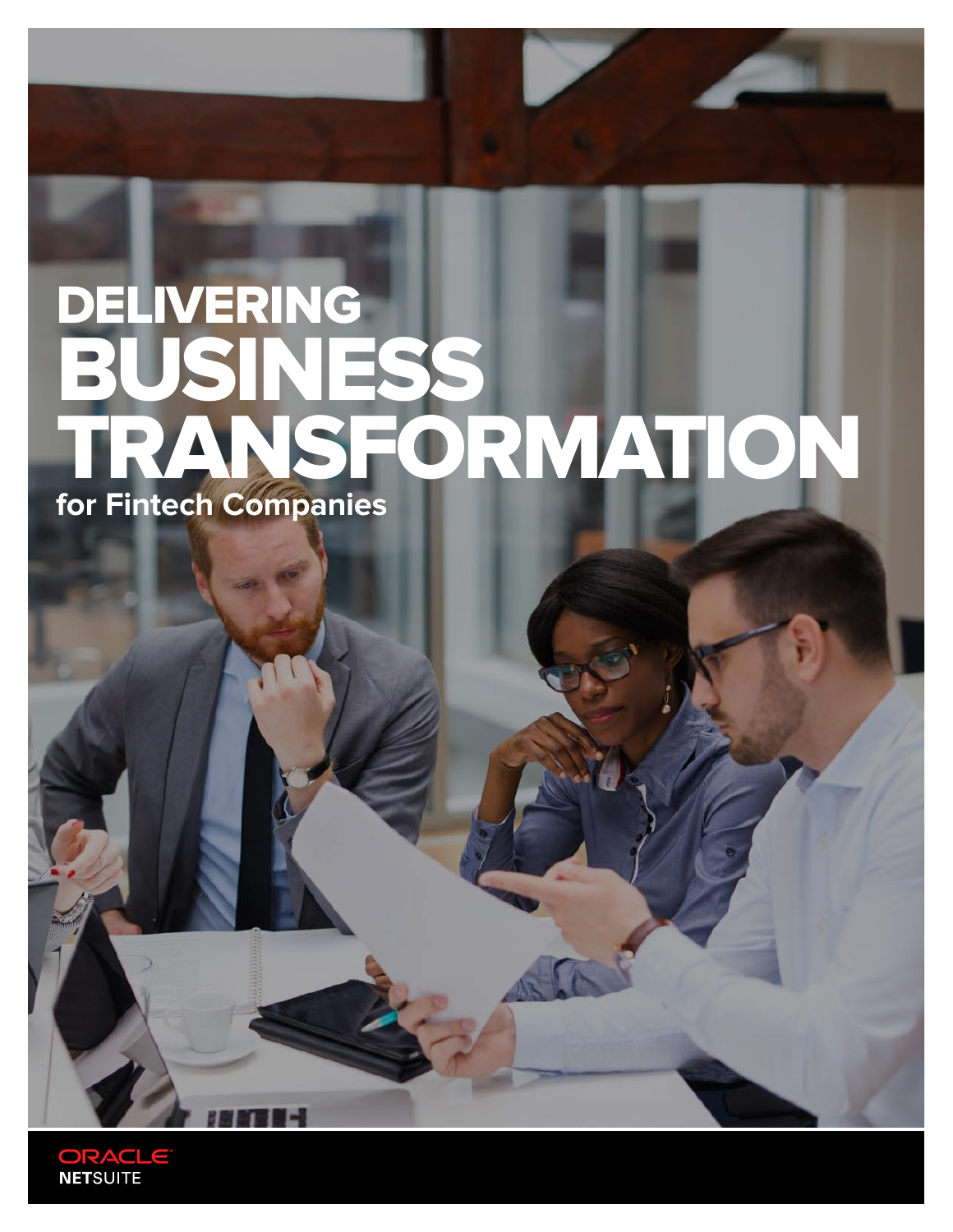### TABLE OF CONTENTS

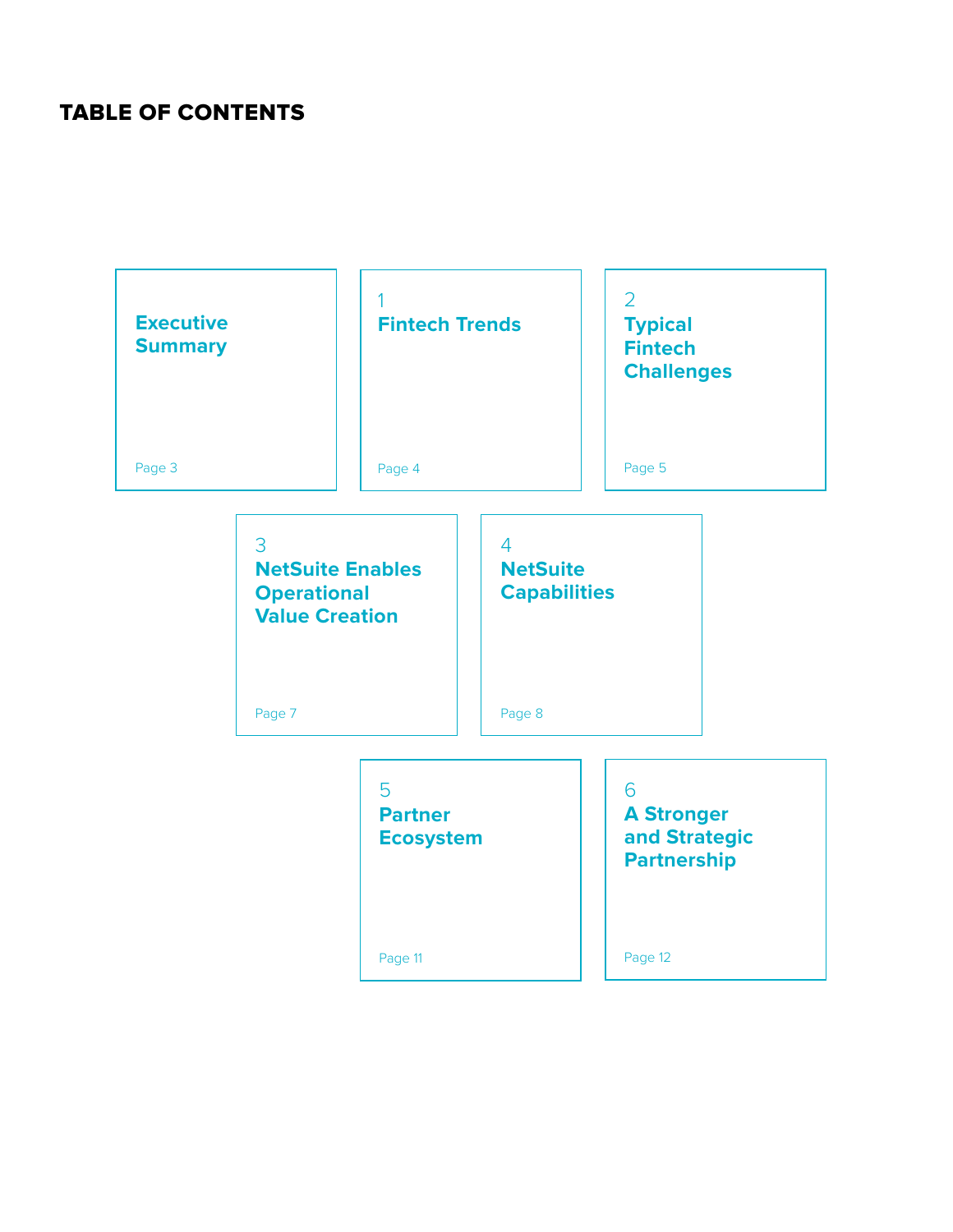**Grab a seat and enjoy.** Read Time: 11 minutes

<span id="page-2-0"></span>

# DELIVERING BUSINESS TRANSFORMATION FOR FINTECH COMPANIES

### **Executive Summary**

The financial sector has seen an influx of innovation and competition in recent years led by fintech startups. These new companies, built on modern technologies, have quickly captured market share from older, more established businesses. However, while the opportunity is huge, the influx of cash into fintech startups has meant increased competition and forced new and old companies alike to double down on operational excellence. Fintechs face challenges across many fronts, including improving product profitability, recruiting and retaining talent, managing risk, and complying with myriads of regulations. For a company that isn't built on a solid and scalable backend, the margin-sensitive and highly-regulated financial sector is dangerous territory.

As strategic partners to many fintech companies, Oracle NetSuite has successfully streamlined operations achieved at more than 40,000. This digital transformation should start with a strong financial foundation that will enable your strategic initiatives and deliver:

- Agility to adapt to new business models and grow revenue and margins.
- Improved financial visibility across the fintech value chain and partners to streamline operations.
- Compliance with financial regulations.
- Growth and the ability to scale seamlessly by leveraging the cloud infrastructure.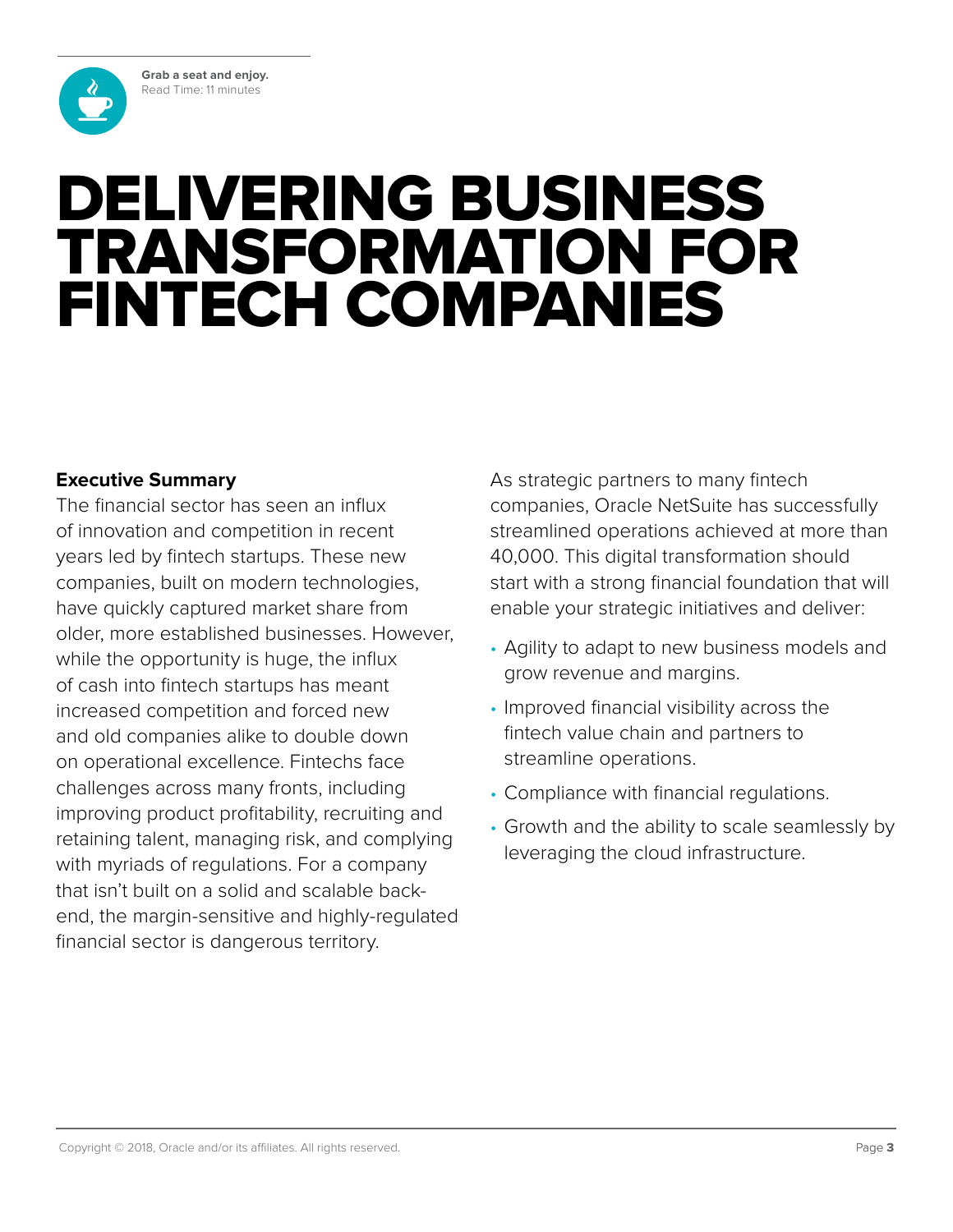### <span id="page-3-0"></span>Chapter 1 FINTECH TRENDS

Fintechs are disrupting the traditional financial services sector by leveraging scalable software platforms to deliver banking products and services faster and more efficiently than incumbent banks. A McKinsey<sup>1</sup> survey examined fintechs' growth and found that these companies have expanded from payment applications, lending and money transfers to more than 30 areas that involve advanced technologies like blockchain, cybersecurity and telematics. Additionally, fintech has widened its client base to the unbanked, under-banked and high-risk clients that traditional financial institutions will not serve. Once they capture these customers, many look to retain clients through complimentary, value-added services like bookkeeping.

The prototypical fintech is an agile startup relying on business agility and speed of innovation to out-compete legacy financial institutions. Without the technology debt of larger institutions, they can build highly efficient organizations and offer products and services at vastly lower prices. Venture Capital is powering much of this growth—2016 saw \$12.7B in financing to venture-backed fintech startups globally.<sup>2</sup>

As per an EY study<sup>3</sup>, fintech firms have reached a tipping point and are poised for mainstream adoption. They have not only established themselves in developed countries with solid financial institutions, but are also making their presence felt in developing countries too. Consumers are drawn to fintech services as they are simpler, more convenient and transparent, and readily personalized. It also attracts a demographic that prefer using digital channels and technologies, in other words, millennials.

One thing that impedes the digital innovation in the financial services sector is organizational and structural silos.<sup>4</sup> While fintech startups in initial stages are immune from this, silos start creeping in as they expand from one product or channel or geography to many.

1 <https://www.mckinsey.com/industries/financial-services/our-insights/cutting-through-the-noise-around-financial-technology>

<sup>2</sup> <https://www.cbinsights.com/research/fintech-vc-investor-funding-trends/>

<sup>&</sup>lt;sup>3</sup> [EY FinTech Adoption Index 2017 - The rapid emergence of FinTech](http://www.ey.com/Publication/vwLUAssets/ey-fintech-adoption-index-2017/$FILE/ey-fintech-adoption-index-2017.pdf)

<sup>4</sup> Digital Innovation: The Readiness of Financial Services Firms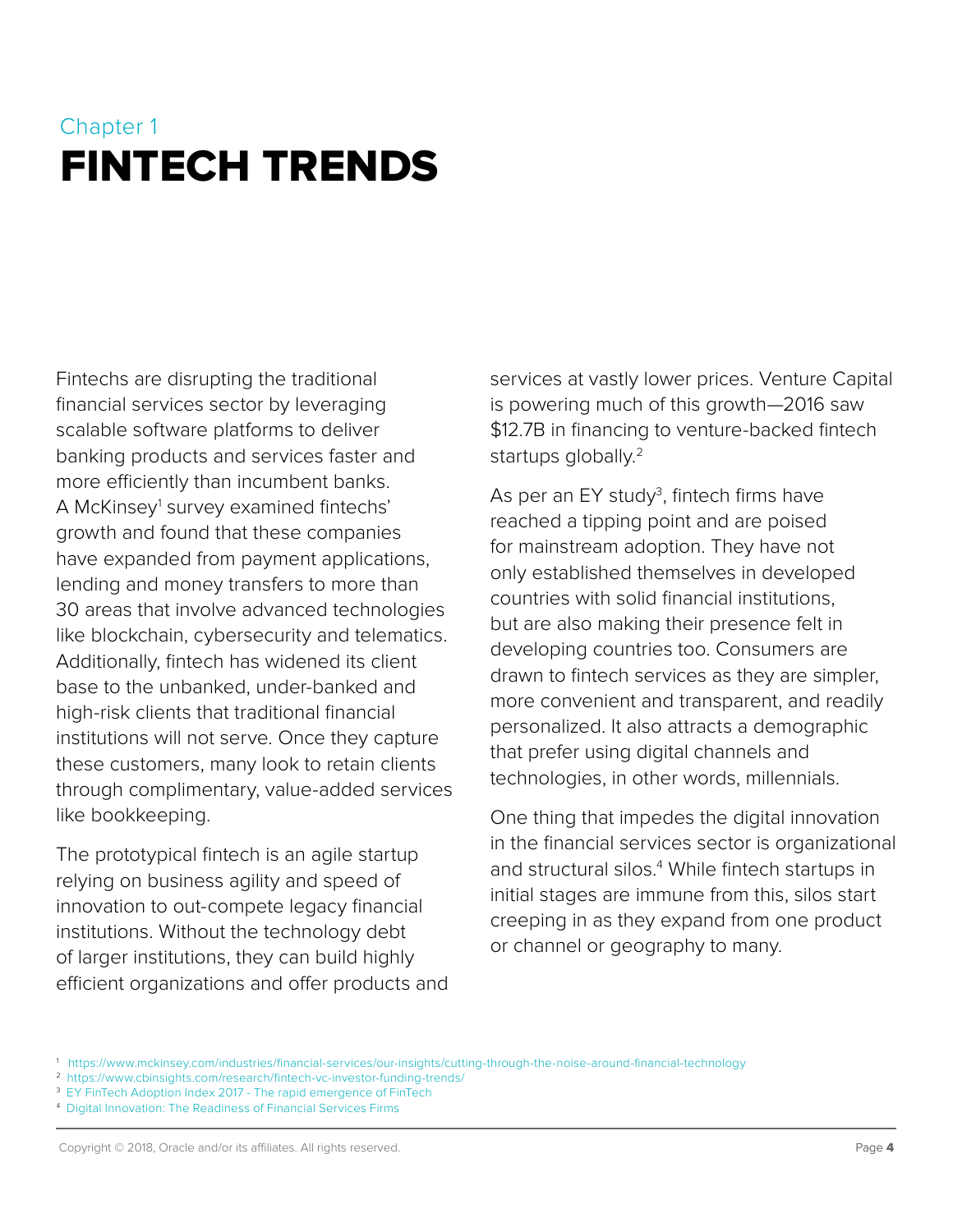## <span id="page-4-0"></span>Chapter 2 TYPICAL FINTECH CHALLENGES

NetSuite has worked with hundreds of fintech customers. Here are the most common and urgent challenges fintechs typically face.

### Portfolio Management/Profitability Analysis

Many fintechs, even the best, are not profitable. One of the primary causes, a lack of cross-portfolio and cross-customer insight, is driven by the rapid growth of product offerings and customer base. Without clear insight into profitability and portfolios across the entire business, management is forced to make strategic decisions based on intuition.

### Marketing ROI

Fintech startups must still build the most important asset of any business from scratch: customers. Most fintechs do not have an adequate marketing database to manage and prioritize marketing efforts. As a result, most marketing campaigns do not achieve the results they expect, as fintechs can't identify the markets or the customer segments that are profitable. And, when these companies do acquire customers, they need to keep them engaged, especially millennials, who respond much better to collaborative selling than hard selling.

### International Growth

Fintechs looking to grow outside their primary markets, typically look to expand internationally. However, most fintechs struggle during that phase of expansion as they do not have the infrastructure to transact in multiple currencies and navigate the complex world of different tax regulations.

### Revenue Management and Recognition

Fintechs, especially in the lending, banking and insurance segments, are required to recognize revenue based on certain rules. In addition, fintechs are constantly looking to add revenue streams. This makes managing revenue and adhering to revenue recognition rules a significant burden.

### Mergers, Acquisitions and IPOs

Most fintech startups are either looking to go public or be acquired by a traditional financial institution. In some cases, they might merge with another fintech in the same or adjacent space. In all these cases, fintechs need an ERP system that supports rigorous accounting, compliance and financial reporting. They need the kind of robust planning and budgeting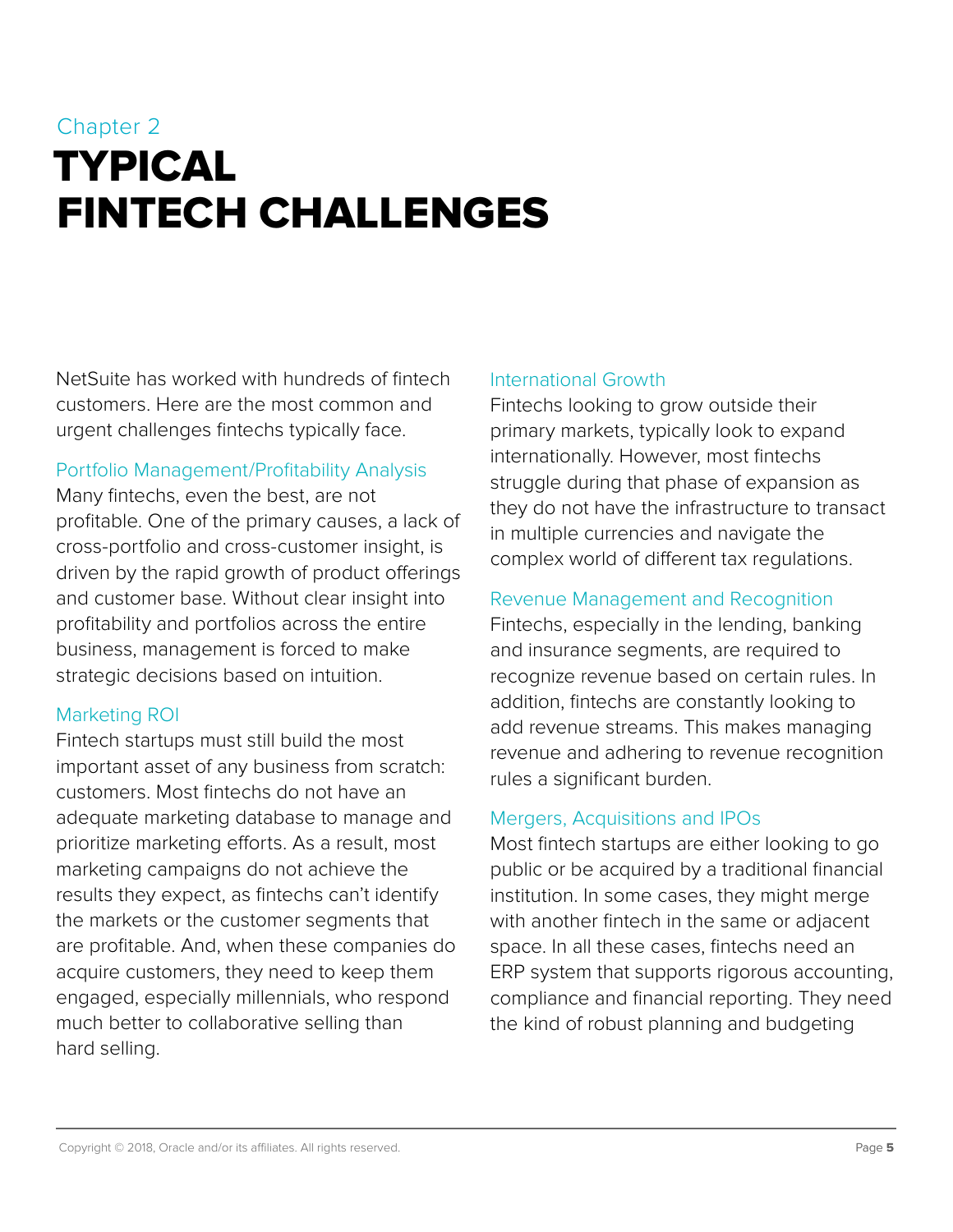capabilities that will drive investment, initiatives and strategy while meeting applicable regulatory oversight.

### Standardized Back-Office Processes

While many fintechs have exceled in bringing innovative products and services to their clients, their focus has not been on standardization of back-office processes and improving operational efficiencies. Fintech often struggle to make these processes faster and more transparent. Lowering the operational drag can generate additional potential margin growth and frees up resources for product innovation.

### **Talent**

A common concern for both incumbents and fintech companies is that, on average, 80% have trouble hiring and retaining people with the necessary skill sets needed for innovation.<sup>5</sup> There is a dearth of talent with the right skill sets. As the sector continues to grow, it becomes a challenge to retain these employees as competitors poach talent. The companies who do better than their peers in recruiting and retaining talent will be able to grow and create successful businesses. Identifying and retaining top talent paramount if fintechs want to keep their innovative edge.

### Regulations and Compliance

Fintechs, just like traditional financial institutions, are subject to a growing body of complex regulations. This creates challenges not just with automating the regulatory and

compliance processes, but also automating the customer identification process.

### Risk

Fintechs face risks across operations, third party service providers, cybersecurity and macro financial concerns. Although the current open regulatory environment presents an opportunity, it brings with it uncertainty. Unaddressed, fintechs can be left open to lawsuits, financial penalties and impacts to their reputation.

### **Security**

On an annual basis, financial organizations yield the highest number of data breaches.<sup>6</sup> Fintech organizations are even more vulnerable as they have almost all their data, including users' financial profiles stored digitally. It is imperative that these institutions safeguard data as any type of breach can lead to not only costly fines, but reputational damage and a loss of customer trust—the kiss of death for a fintech startup.

### Business Model Agility and Innovation

Moreover, fintech startups as well as incumbent companies will likely face business model disruption over the coming years, which will put pressure on their IT infrastructure and its ability to respond to change. Most fintechs have a platform of innovation that gives them the competitive edge, but they face hurdles sharing data and integrating with the system of record. A flexible business platform will be key to insuring business agility.

5 [Redrawing the Lines: FinTech's growing influence on Financial Services](https://www.pwc.com/jg/en/publications/pwc-global-fintech-report-17.3.17-final.pdf) 6 <https://www.blackducksoftware.com/industry/financial-cybersecurity>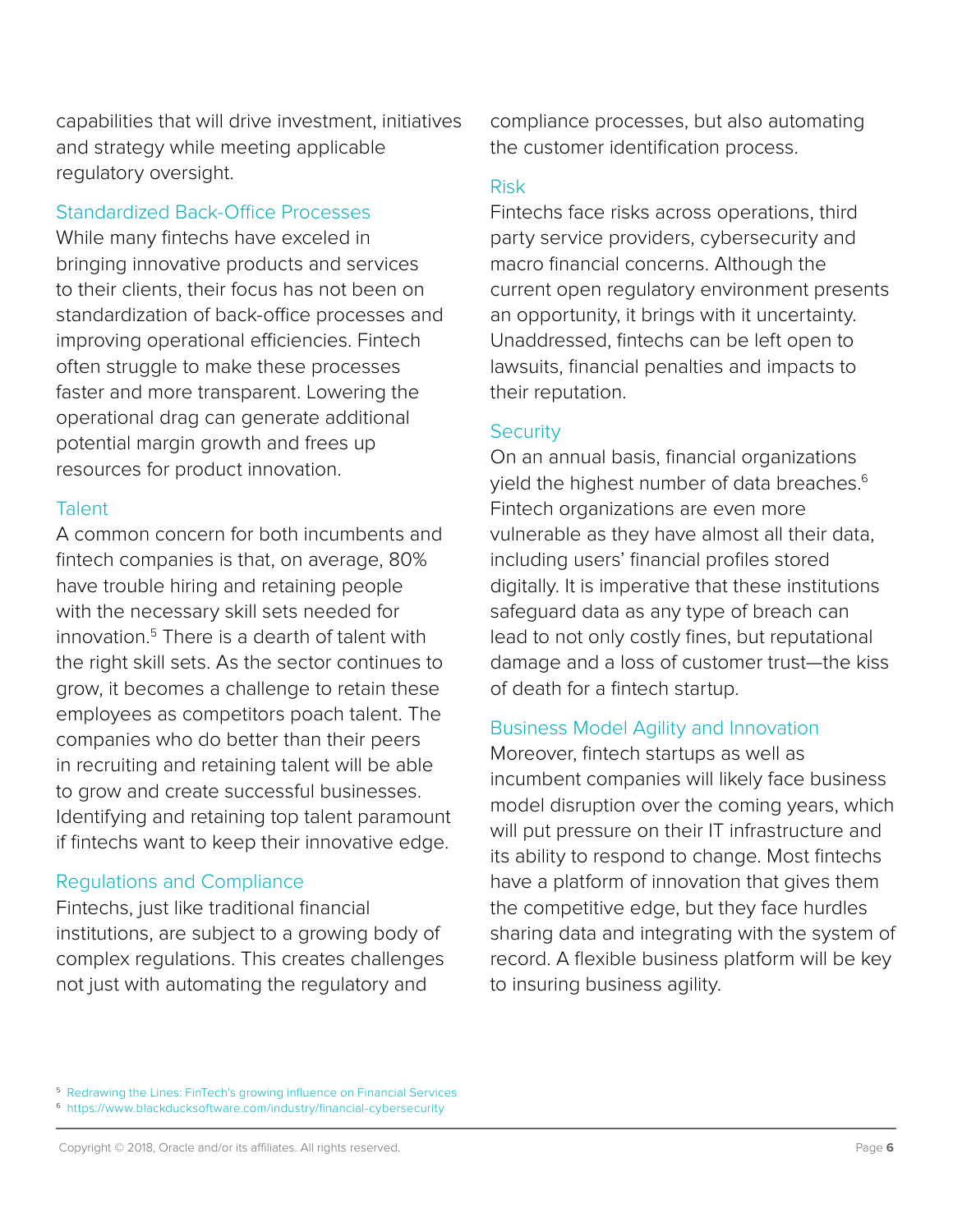## <span id="page-6-0"></span>Chapter 3 NETSUITE ENABLES OPERATIONAL VALUE CREATION

### **An Integrated Platform Delivers Standardized Processes, Growth and Compliance**

NetSuite's unmatched financial controls, ability to deliver standardized business processes faster, agility to adapt to new business models and scalability offers the opportunity for substantial value creation. Several NetSuite customers have seen a 15-25 percent gain in productivity in back-office processes, whereas front-office processes could see improvements in many areas to drive higher customer satisfaction and improved margins.

### **Strategic Benefits**

NetSuite offers several benefits that help fintechs in various aspects that are strategic in nature:

- Increased customer satisfaction
- Faster time to market
- Accelerated revenue growth
- Better management reporting
- Increased business visibility through analytics
- Increased business process efficiency
- Reduced risks and improved compliance
- Seamless upgrades to leverage latest features
- Robust partner ecosystem for extended functionality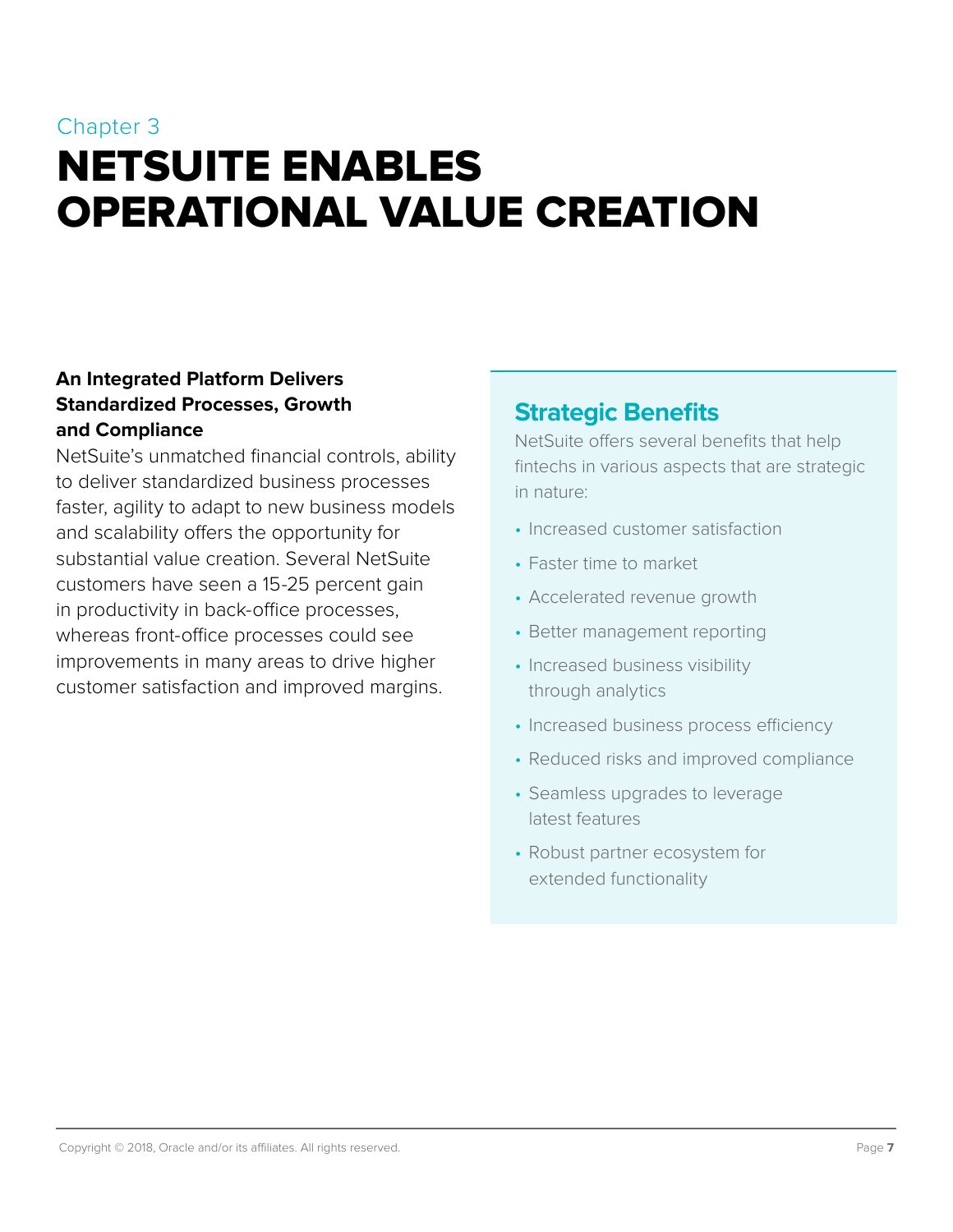## <span id="page-7-0"></span>Chapter 4 NETSUITE CAPABILITIES

NetSuite delivers a unique set of processes, activities and systems specifically designed to deliver value for fintech companies. It provides them with a solid foundation to transform their business with a pre-configured solution and methodology that includes proven:

- Detailed workflows
- Pre-configured functional roles
- Dashboards
- KPIs

These leading practices leverage NetSuite's unmatched experience and knowledge of accounting and financials processes. The focus is on enabling fintech companies to rapidly meet their business objectives and seamlessly grow and scale with NetSuite. Here are some of the key capabilities that NetSuite provides to help fintechs achieve their business objectives.

### Project Portfolio Profitability

Nurture profitable products and jettison laggards by getting full visibility into profitability at product, line and portfolio level using out-of-the-box reporting and analytics dashboards.

## **SOP**SOFI

SoFi selected NetSuite as a modern, cloud platform that had similar financial services customers among its ranks already. Advanced functionality, a swift implementation timeline and strong value were differentiating factors. Multi-subsidiary management and global capabilities have SoFi poised for expansion.

### Customer Acquisitions and Engagement

Acquire new customers and engage existing customers by creating and tracking highly targeted marketing campaigns based on demographics, purchase trends, response patterns and support histories. Streamline execution of marketing campaigns across multiple channels, including website, email, events and social media.

### Global Expansion

Move into new markets with the ability to adjust for local currency, taxation and legislative differences, with regional and global financial consolidation and roll-up, in one cloud-based system and all in real-time.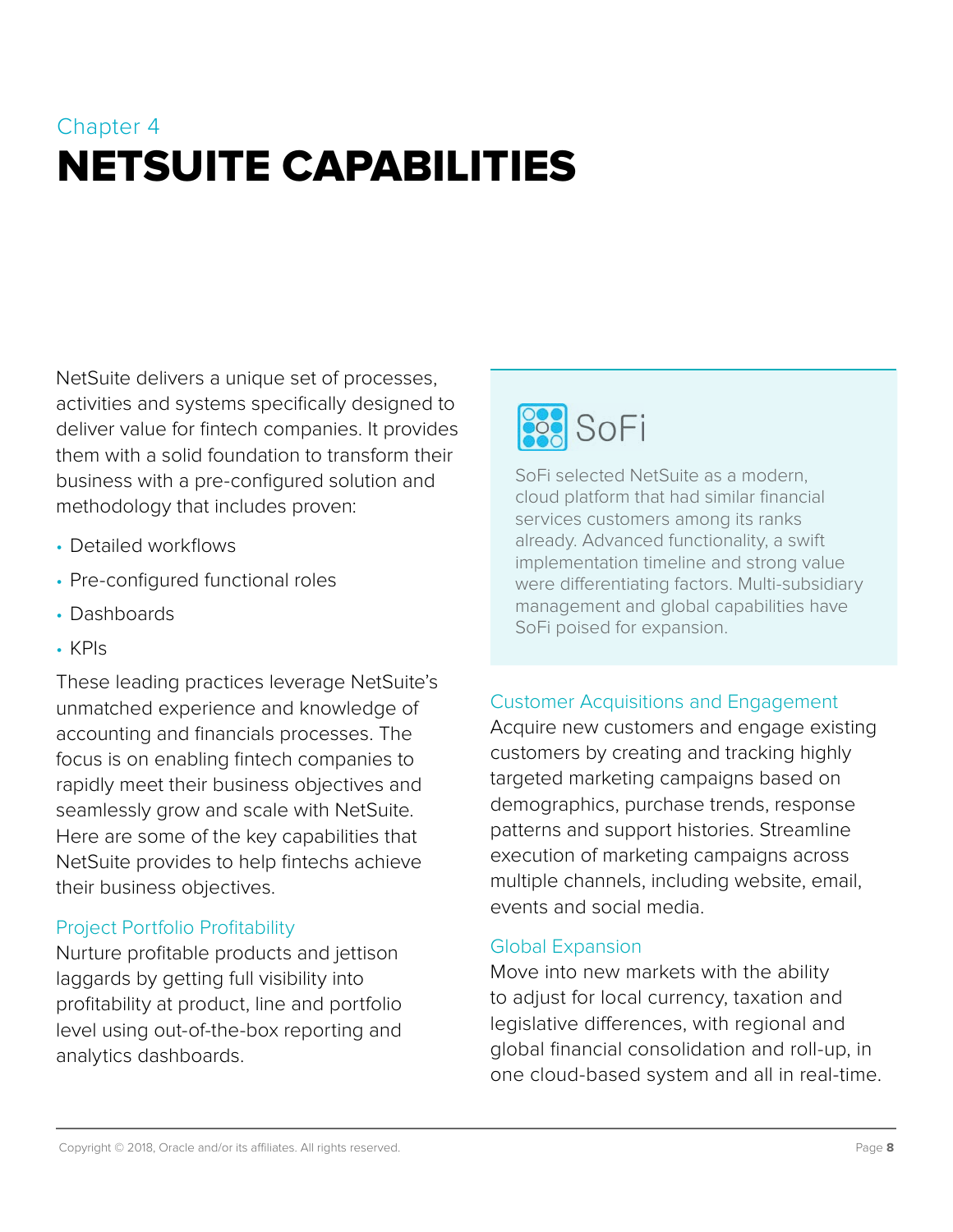"NetSuite gave us the agility to adapt to change and the scalability that we needed. It's been critical to entering new markets quickly, efficiently and effectively." **Al Goldstein,** CEO, Avant

### Revenue Management and Recognition

Simplify the complexities of evolving revenue recognition mandates, no matter if a sale encompasses a single performance obligation, a series of obligations spanning a period or diverse obligations in a bundle. The results are "always on" compliance, real-time revenue intelligence and actionable data.

### Mergers and Acquisitions

Position the company for a merger or acquisition by using a unified, fully integrated system that provides a deeper understanding of key business performance metrics spanning General Ledger and accounting, customer relationships and omnichannel commerce. Leverage budgeting and forecasting capabilities to build discipline and rigor in revenue, expense and headcount management.

### Back-Office Processes Standardization

Standardize the back-office processes by using NetSuite's comprehensive accounting and finance capabilities and get end-toend visibility into receivables and payables with integrated order-to-cash (i.e. sales order, billing, collection) and procure-topay (i.e. requisition, purchase order, invoice) transaction management. Support for reporting on profitability, and integrated budgeting and forecasting tools assist to optimize working capital.

### IT Costs

Without the upfront expensive capital cost required with on-premise software, the lower costs to manage, deploy, integrate and upgrade a cloud platform drives lower total cost of ownership. NetSuite's multi-tenant cloud architecture provides economies of scale across a shared infrastructure, with cost efficiencies that are impossible for an individual department to realize on its own.

### Human Capital Management

Acquire, nurture, protect and develop your most valuable resources, your people. Analyze the trends of the company and be proactive instead of reactive, which will help reduce turnover, improve morale and to stay competitive.

### Governance, Risk and Compliance (GRC)

Be audit-ready, alleviate much of the burden of protection and empower your company's Governance, Risk and Compliance (GRC) programs with built-in capabilities and processes designed to handle increasingly complex regulatory, operational and compliance challenges, with easy and powerful customization, automation and reporting capabilities for your specifics needs.

NetSuite provides a superior compliance foundation, with an array of supporting reports and certificates like SOC 1, SOC 2,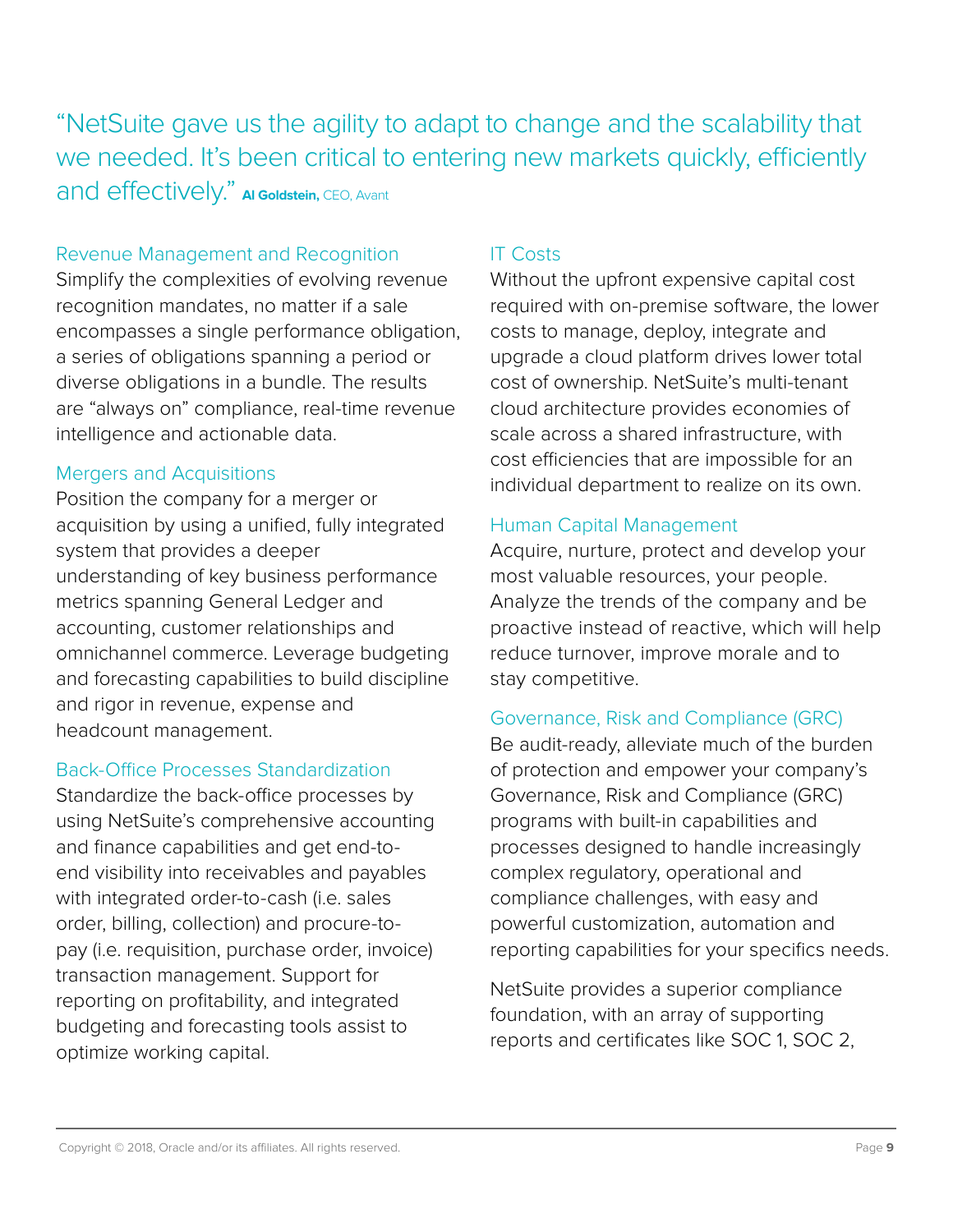ISO 27K, PCI/PA-DSS and more to meet your organization's risk and control expectations, and ensure the accuracy of your financial statements. Further, NetSuite's partners extend and deepen our native functionality, so customers can confidently anticipate and address changes in security, segregation of duties and configuration, while automating your control processes.

With NetSuite's global end-to-end solution, customers can meet critical and timeconsuming regulatory financial compliance requirements such as IFRS, SOX and GAAP.

### SuiteCloud Platform

NetSuite's proven, secure, reliable and scalable SuiteCloud platform delivers the customization and extensibility to build a platform for both current and future needs.

### **SRS ACQUIOM**

SRS Acquiom selected NetSuite to manage diverse business processes, including marketing and CRM, sales pipelines, data storage, and billing, accounting and financial reporting.

Fintechs can easily integrate their fintech platform (system of innovation) to NetSuite (system of record) to share data such as customers, products, orders and leads. And with SuiteApp.com, customers gain access to an online marketplace of valueadded integrated cloud solutions to power specific business processes or meet industryspecific needs.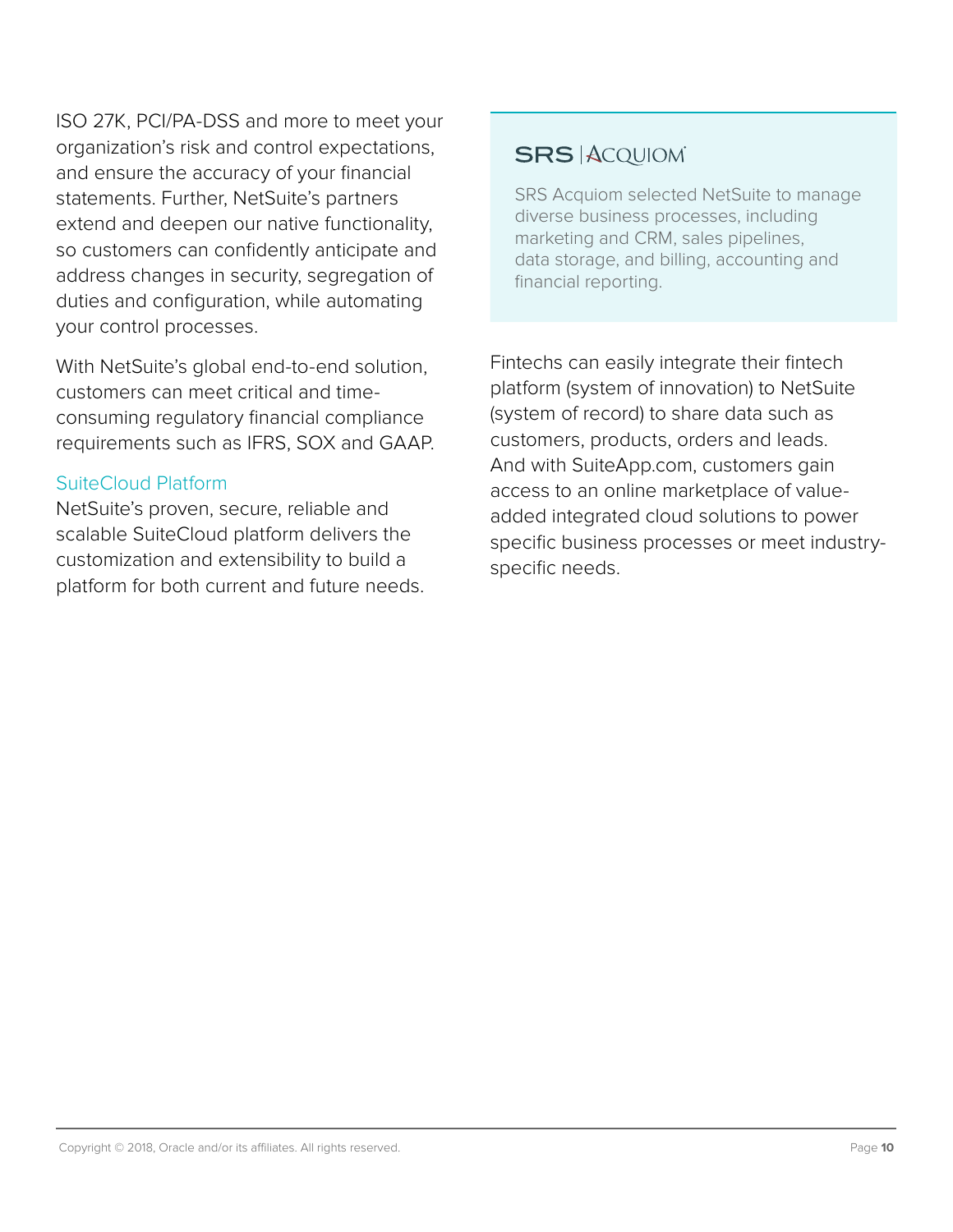## <span id="page-10-0"></span>Chapter 5 PARTNER ECOSYSTEM

NetSuite's robust and diverse partner ecosystem provides fintechs additional functionality to help extend the core NetSuite functionality to meet their business vision. Here are some key areas where partner products add tremendous value to fintechs.

#### Taxes

Partners like Avalara or Vertex help fintechs comply with transactional taxes, including sales and use, VAT, excise, communications, and other tax types, with easy-to-use, cloudbased automated solutions.

### **Payments**

Fintechs must be able to offer their customers and vendors different payment options. NetSuite partners—AvidXchange, Mineral Tree and Bills.com—provide simple and secure way to accept credit and debit card payments, and support for variety of other options like EFT, ACH, Interchange Management and Level III Purchasing Card.

### Electronic Signatures

Contracts and agreements are an integral part of fintech business processes. NetSuite partner DocuSign ensures that these important documents are electronically signed, tracked and filed in NetSuite.

### Know Your Customer (KYC)

In the current environment, it is imperative for fintechs to obtain the information about the identity and address of the customers. Many partner solutions enable fintech to comply with the regulations and use the data for marketing purposes.

### Business Analytics

NetSuite partners can provide fintechs with a range of capabilities from building intuitive, real-time analytics and dashboards within NetSuite to extracting data and performing cross functional, multi-source analytics.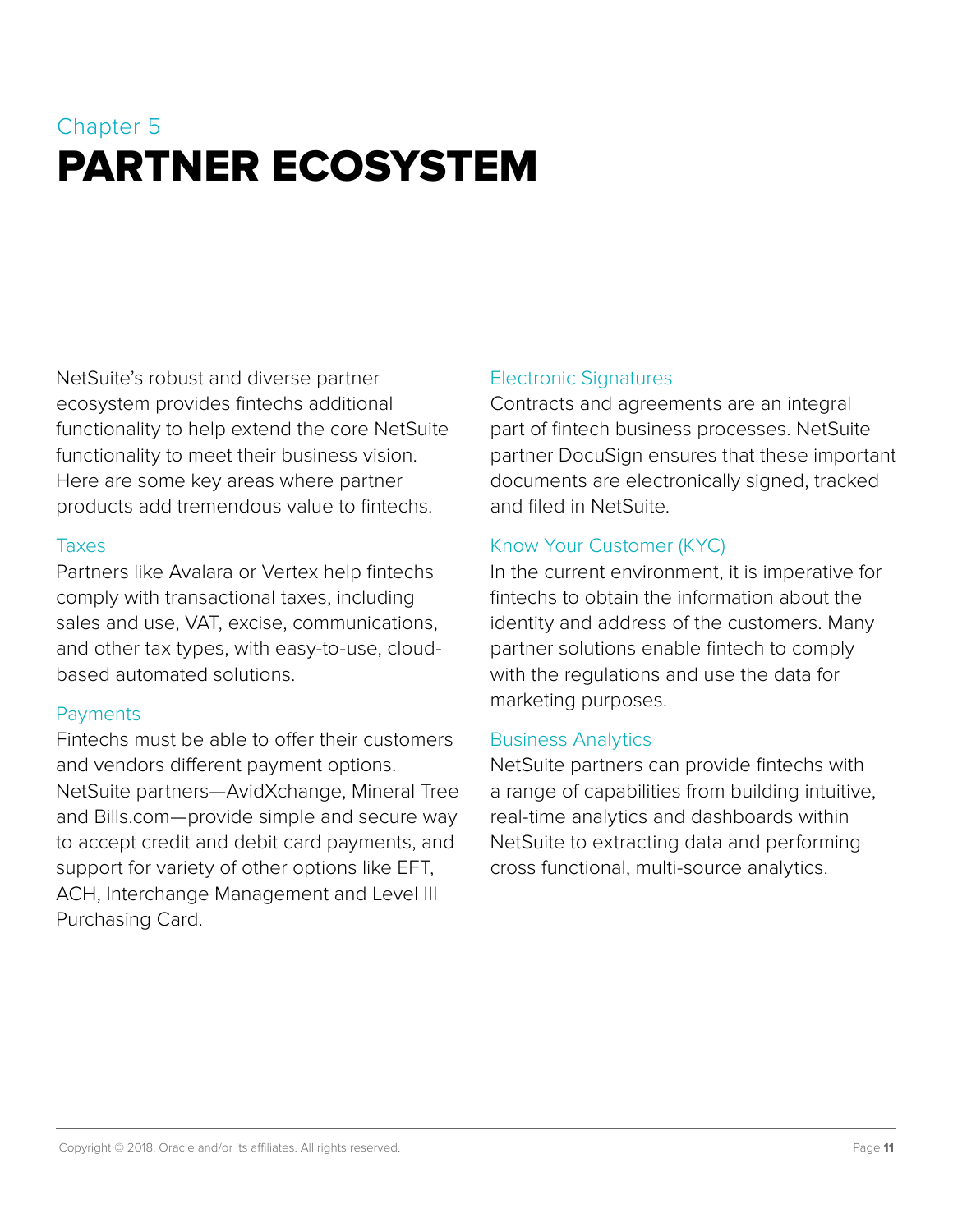## <span id="page-11-0"></span>Chapter 6 A STRONGER AND STRATEGIC PARTNERSHIP

NetSuite is aligned and committed to your philosophy of enhancing operational value. As a strategic partner, we will take this responsibility extremely seriously and are ready to bring our expertise and cloud solutions delivery experience to your organization.

### **Proposed Next Steps**

- Plan and schedule a value assessment engagement to confirm and validate both the strategic and operational value that can be realized with NetSuite solutions.
- Establish a joint executive sponsorship and governance team to track and monitor our strategic partnership.